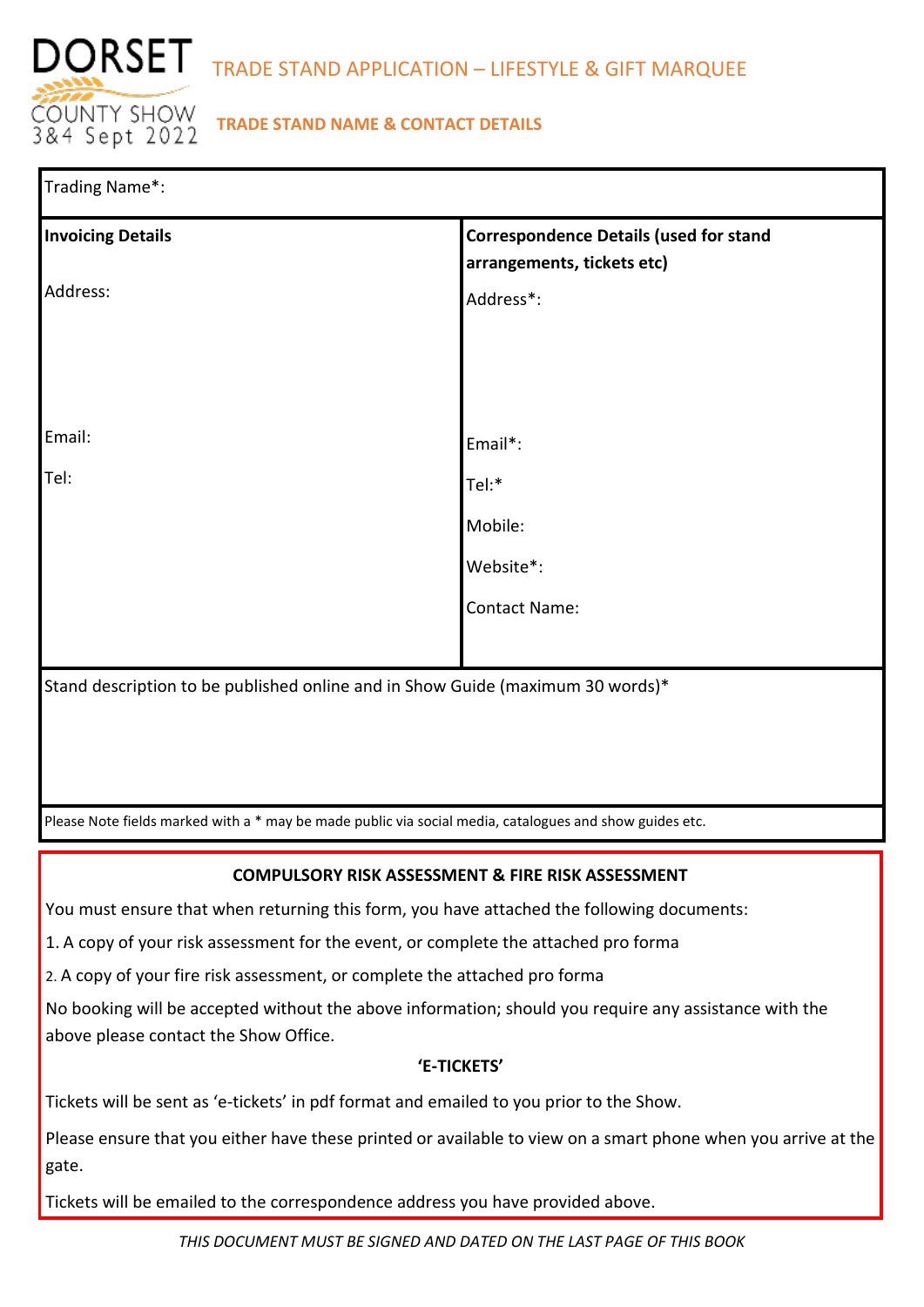

**TRADE STAND SIZE, PRICE & TICKET ALLOWANCE**

## **Size of Trade Stand from 2019:**

**Where possible do you wish to be located in the same or similar location to 2019?** 

Yes/No

**Do you require HGV access?** Yes/No

**Bookings will not be confirmed unless accompanied with a minimum deposit of 50% of total stand fee.**

**The balance of total stand fee is due by the 1st July 2022** 

|                       |    |      | STAND FRONTAGE   STAND DEPTH   PRICE (ex VAT)   TICK REQUIRED STAND SIZE |
|-----------------------|----|------|--------------------------------------------------------------------------|
| <b>INSIDE MARQUEE</b> |    |      |                                                                          |
| 3m                    | 3m | £316 |                                                                          |
| 6m                    |    | £632 |                                                                          |
|                       |    |      |                                                                          |

| Complimentary Ticket allowance included in stand cost:<br>(Additional tickets can be purchased on the summary page at discounted rate) |                         |                                |  |  |
|----------------------------------------------------------------------------------------------------------------------------------------|-------------------------|--------------------------------|--|--|
| <b>Stand Frontage</b>                                                                                                                  | <b>One Day Tickets</b>  | <b>Show Day Vehicle Passes</b> |  |  |
| 3m                                                                                                                                     | 4 (two people each day) |                                |  |  |
| 6m                                                                                                                                     | 6 (two people each day) |                                |  |  |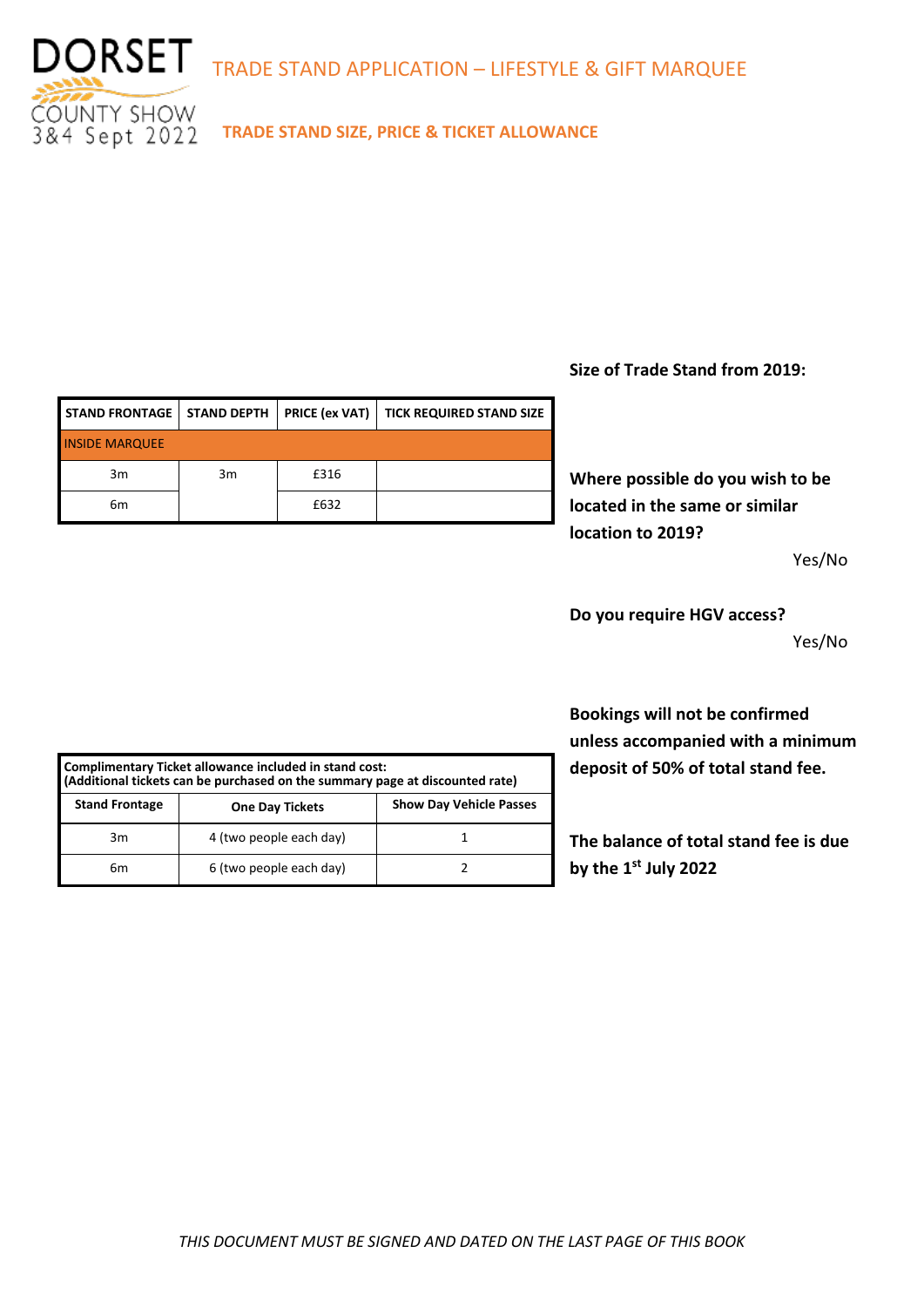DORSET TRADE STAND APPLICATION – LIFESTYLE & GIFT MARQUEE

**DUNTY SHOW**  $\overline{84}$  Sept 2022 TRADE STAND ELECTRICAL REQUIRMENTS

#### **Contractor—Hustings Electrical Ltd**



Requests made after 1st August incur a surcharge; all prices are exclusive of VAT. Final cut-off date, 19/08/22—no further electrical bookings will be taken.

### **STRICTLY NO GENERATORS ARE ALLOWED FOR SAFETY REASONS**

### **STANDS MAY NOT SHARE ELECTRICAL SUPPLIES**

Electricity is made available subject to the usual caveat that every effort will be made to maintain supply at all times. ELECTRICITY IS AVAILABLE FROM FRIDAY AT APPROXIMATELY 5.30PM UNTIL 5.00PM ON SUNDAY EVENING.

The supply will be delivered as a "cee form" socket and an adaptor will be required if you require a standard 13amp plug.

Please note price for adaptors is a purchase price and the adaptor is yours to keep after the Show, they are non refundable. Adaptors can be collected from the Secretary's Office the day before the Show.

Tripping of electricity can be through overloading or faulty equipment, please ensure you have correctly ordered sufficient supply and your electrical equipment is PAT tested and in a safe condition for use at the Show.

The electrical supply will be delivered to the back corner of your stand, you may require your own extension cable.

| <b>SUPPLY TYPE</b>                                                                                                                                         | QTY | PRICE (ex VAT) | PRICE (post 1st Aug ex<br>VAT)                                | <b>TOTAL (ex VAT)</b> |
|------------------------------------------------------------------------------------------------------------------------------------------------------------|-----|----------------|---------------------------------------------------------------|-----------------------|
| 16 amp commercial supply                                                                                                                                   |     | £156           | £195                                                          |                       |
| 32amp commercial supply                                                                                                                                    |     | £198           | £247                                                          |                       |
| 16 amp to single 13 amp adaptor<br>(only valid if used with above supply)                                                                                  |     | £31            | £39                                                           |                       |
| 32 amp to twin 13 amp adaptor<br>(only valid if used with above supply)                                                                                    |     | £59            | £74                                                           |                       |
| Access to socket board<br>*this is for indoors stands only using small devices such<br>as phone chargers and card machines not fridges, kettles<br>or TV's |     | £42            | £50                                                           |                       |
|                                                                                                                                                            |     |                | <b>SUB TOTAL -</b><br><b>CARRY FORWARD</b><br><b>OVERPAGE</b> |                       |